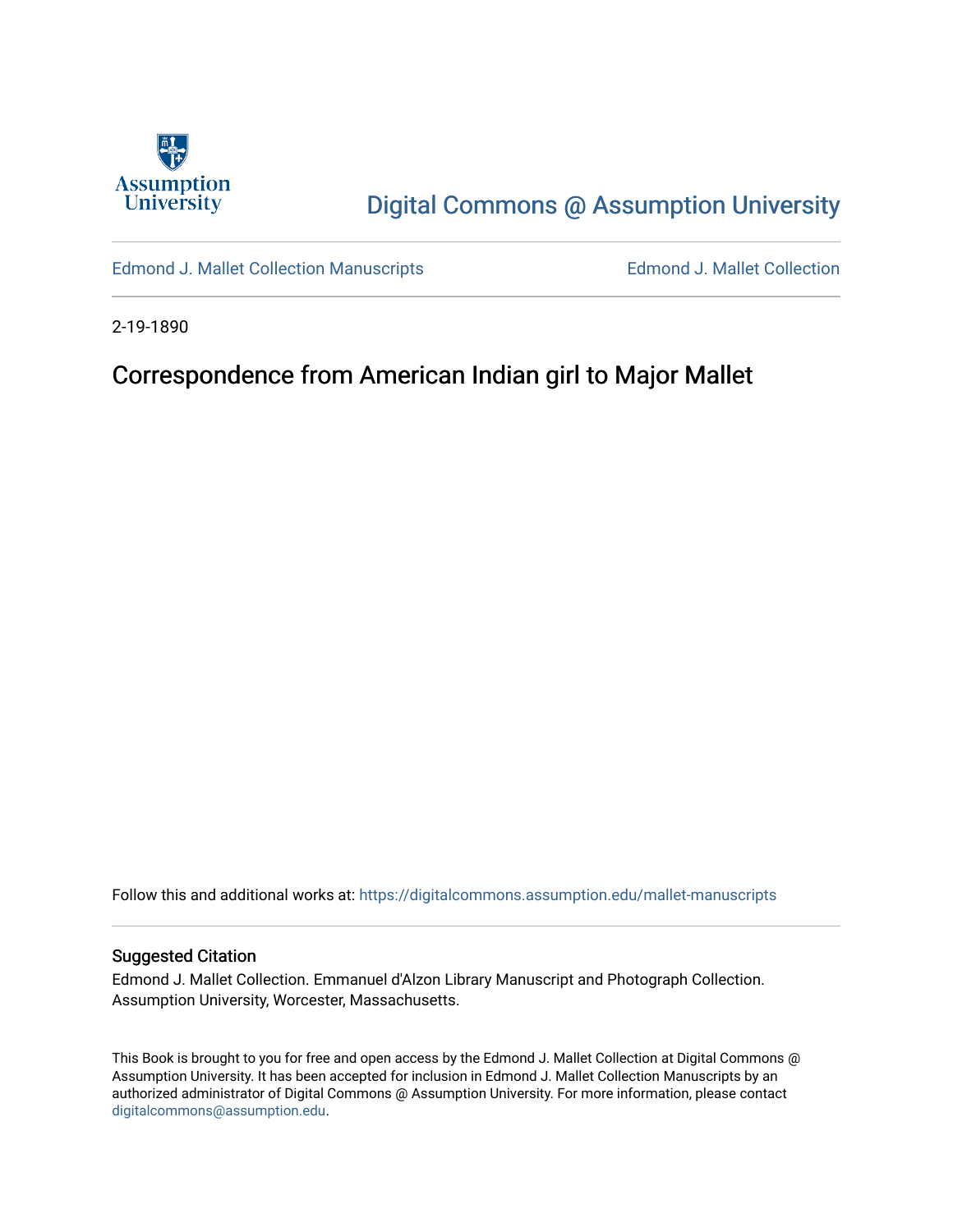### Correspondence from American Indian girl to Major Mallet

#### About

Native American Correspondence

### **Transcription**

Lucy Rouse Genoa Nebraska Feb. 19th 1890

Dear friend

I am going to write to you this afternoons to tell you how we are getting along today. I want to know how you are getting along. I am very thankful to get the doll from you on christmas. And I was very sorry that I did not write as soon as I got the doll. this is all for this time so good by from your dear little friend

Lucy E. [?] Rouse

# Identified Persons

Lucy E. Rouse

### Identified Places

Genoa, Nebraska

#### Recipient

Major Edmond Mallet

#### Author

Lucy E. Rouse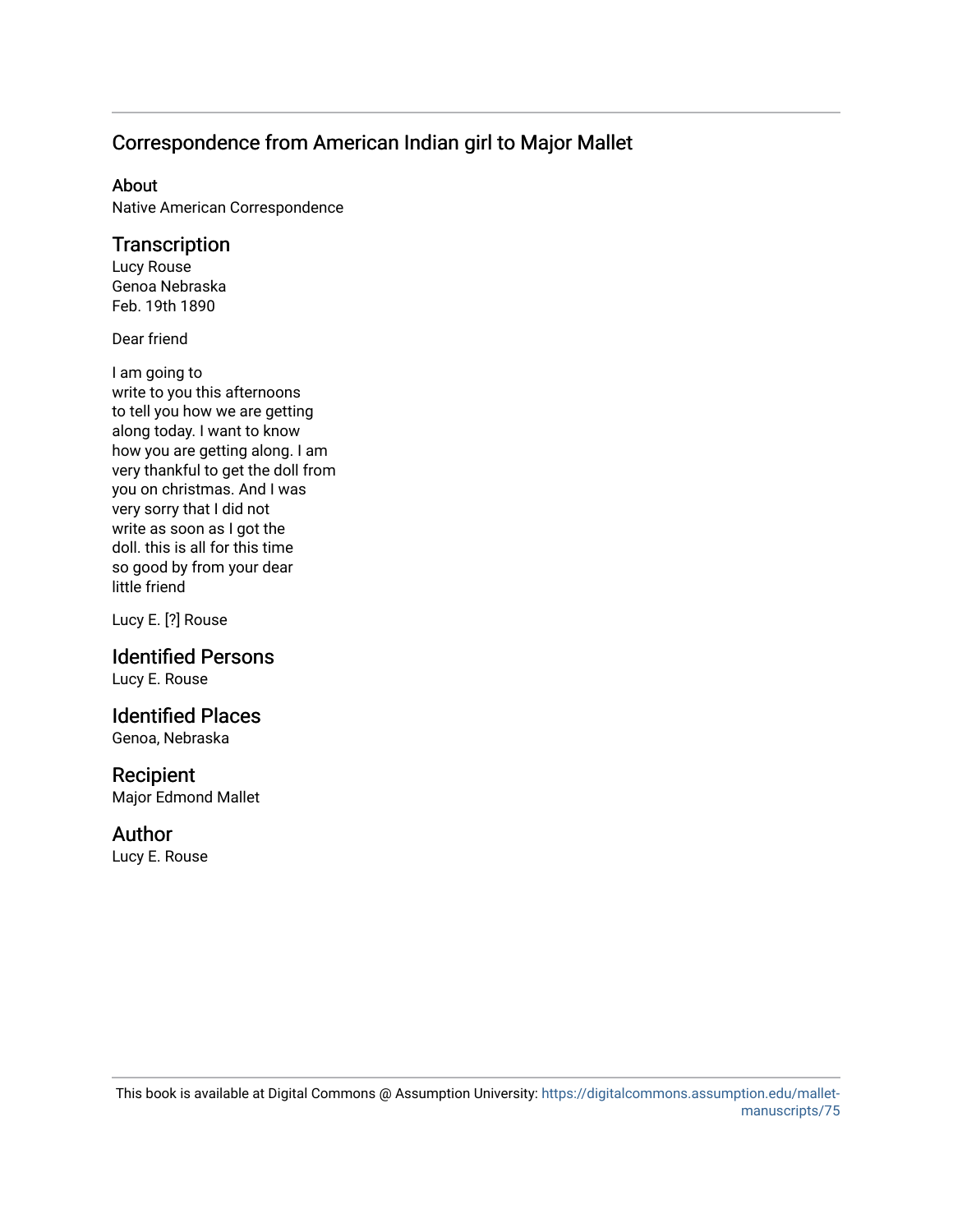A MARY S Se de l'articulier de l'étre de la de  $H_{\ell}$ Fet 19 1890 Dear friend I am going to write to you this afternoons To till you how we are getting along to day I want to know now you are getting along. Sam acry thankful. to get the dal for y on christimas. And I evas were every that I did not write as soon as egot the doll. this is all for this time Rogood by from your dear little friend